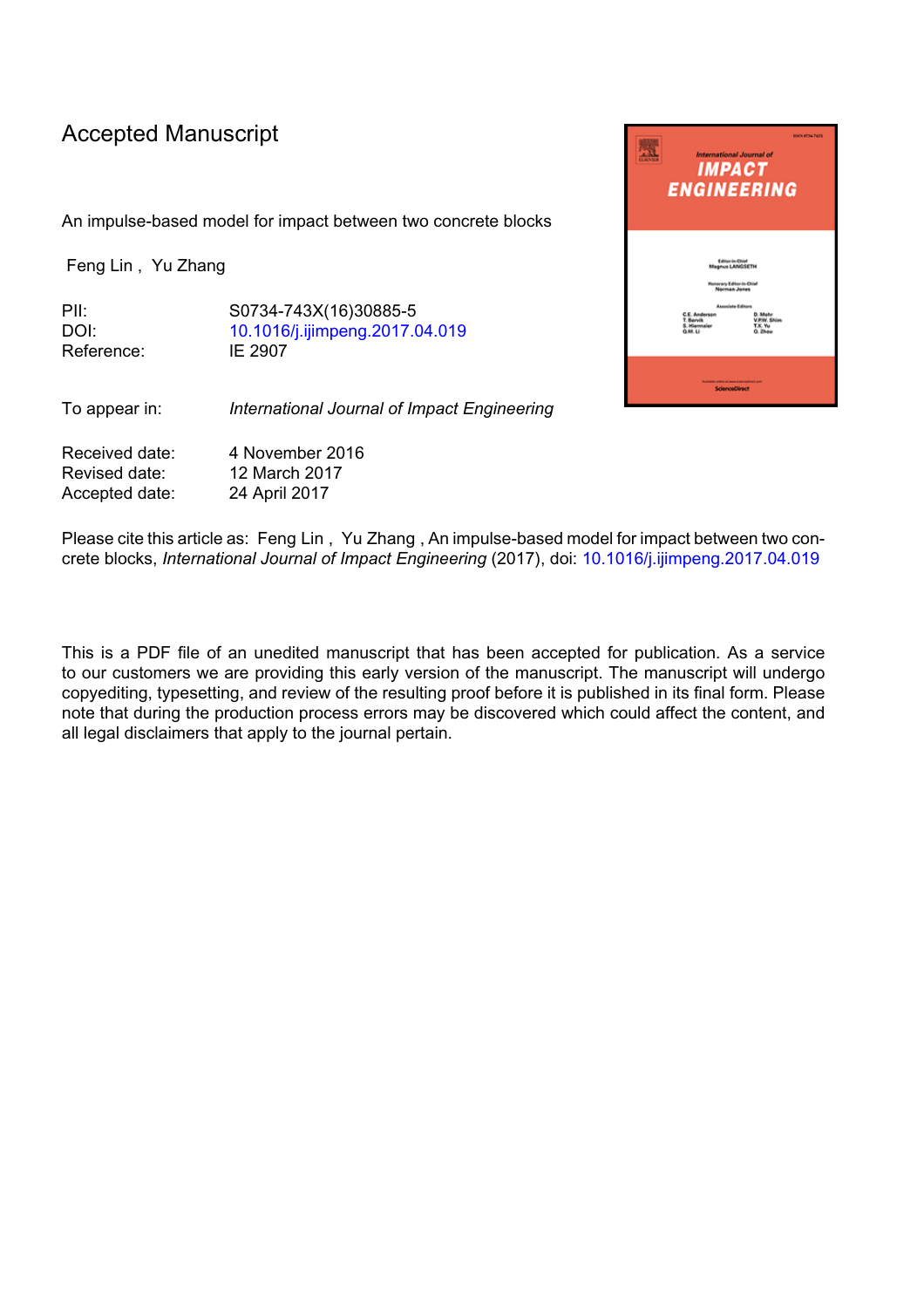## ACCEPTED MANUSCRIPT

## **Highlights**

- An impulse-based model was proposed to describe motion state of two RC blocks after impact.
- Drop-weight tests were conducted to implement face-to-face collinear impacts.
- Impact behavior which is affected by various parameters is demonstrated.

ACCEPTED MANUSCRIPT

1